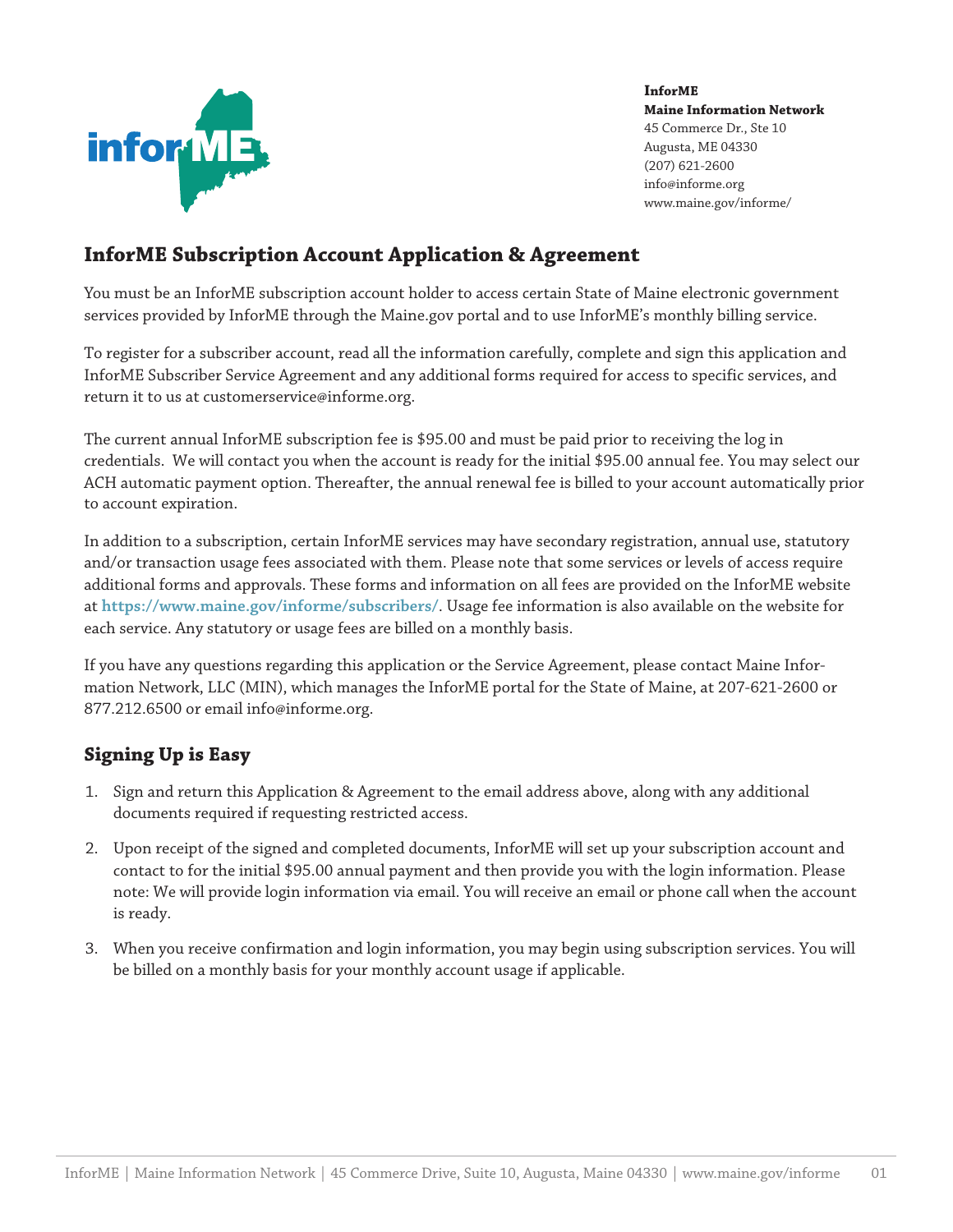

# **Subscription Account Holder Information**

Please print clearly.

## **Mailing Address**

Organization Name: Type of Business (i.e. Employment Services, Insurance Company, Government, etc.):

Email Address (This is where your monthly electronic billing statements will be sent):

# **Billing Address** (if different from above)

\_\_\_\_\_\_\_\_\_\_\_\_\_\_\_\_\_\_\_\_\_\_\_\_\_\_\_\_\_\_\_\_\_\_\_\_\_\_\_\_\_\_\_\_\_\_\_\_\_\_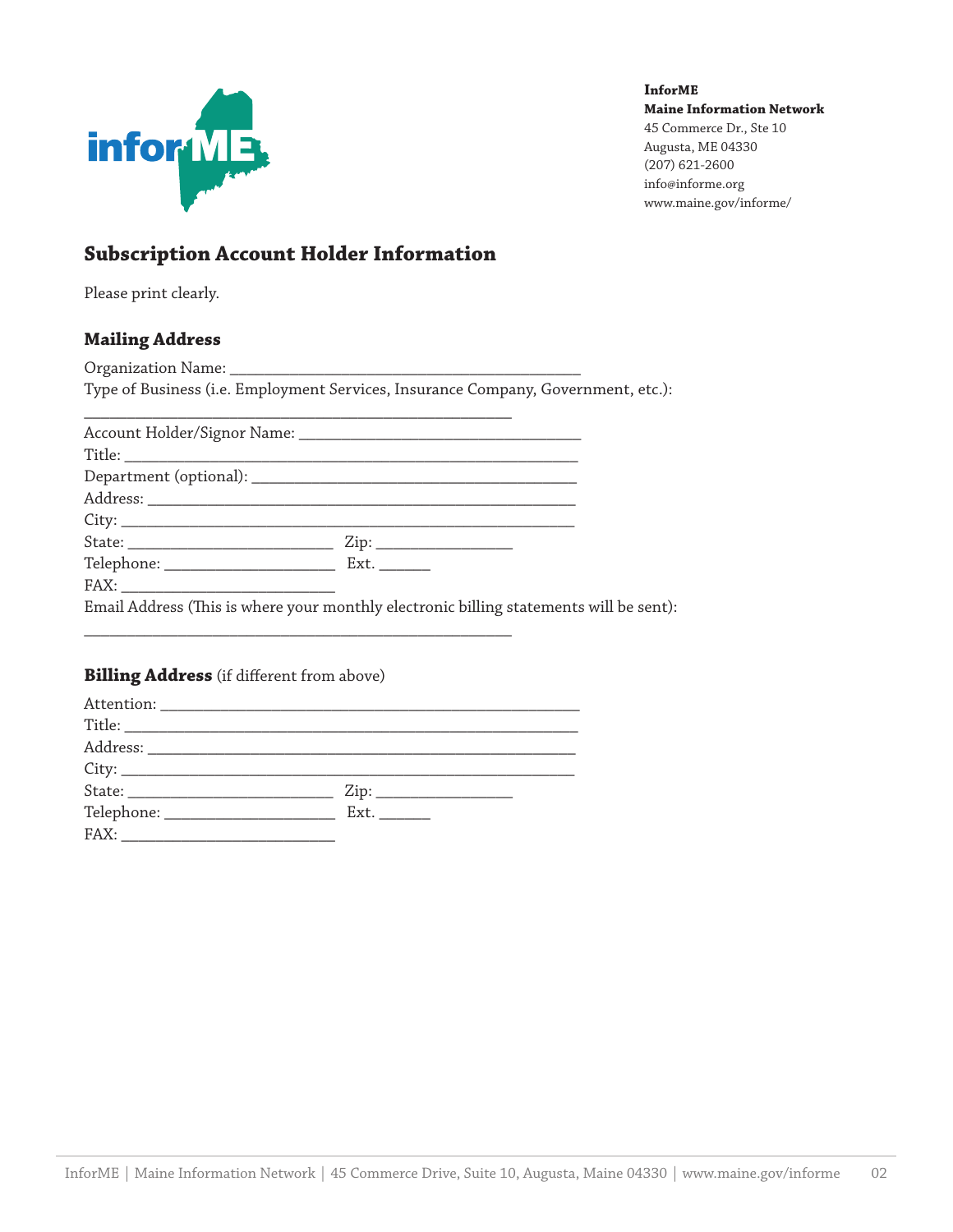

## **Payment Method**

**Please Select One:** All usage fees incurred will be totaled and billed monthly. Your initial subscription fee will be charged immediately upon account creation, and automatically billed annually. *Payment information is handled securely. We are CyberTrust certified.*

## **Auto Check Option (ACH)**

Financial Institution automatically deducts amount of usage and filing fees including any annual, monthly or quarterly subscription fees out of checking account monthly. If you select this option, we will call you to obtain your banking information.

### **Monthly Manual Check Payment**

MIN bills Monthly Account Holder monthly usage and filing fees and bills on the appropriate month for any annual, monthly or quarterly subscription fees. Invoices are provided electronically. Payment is made by check and mailed by Monthly Account Holder to MIN's designated payment address. A \$15.00 minimum monthly charge applies for this option.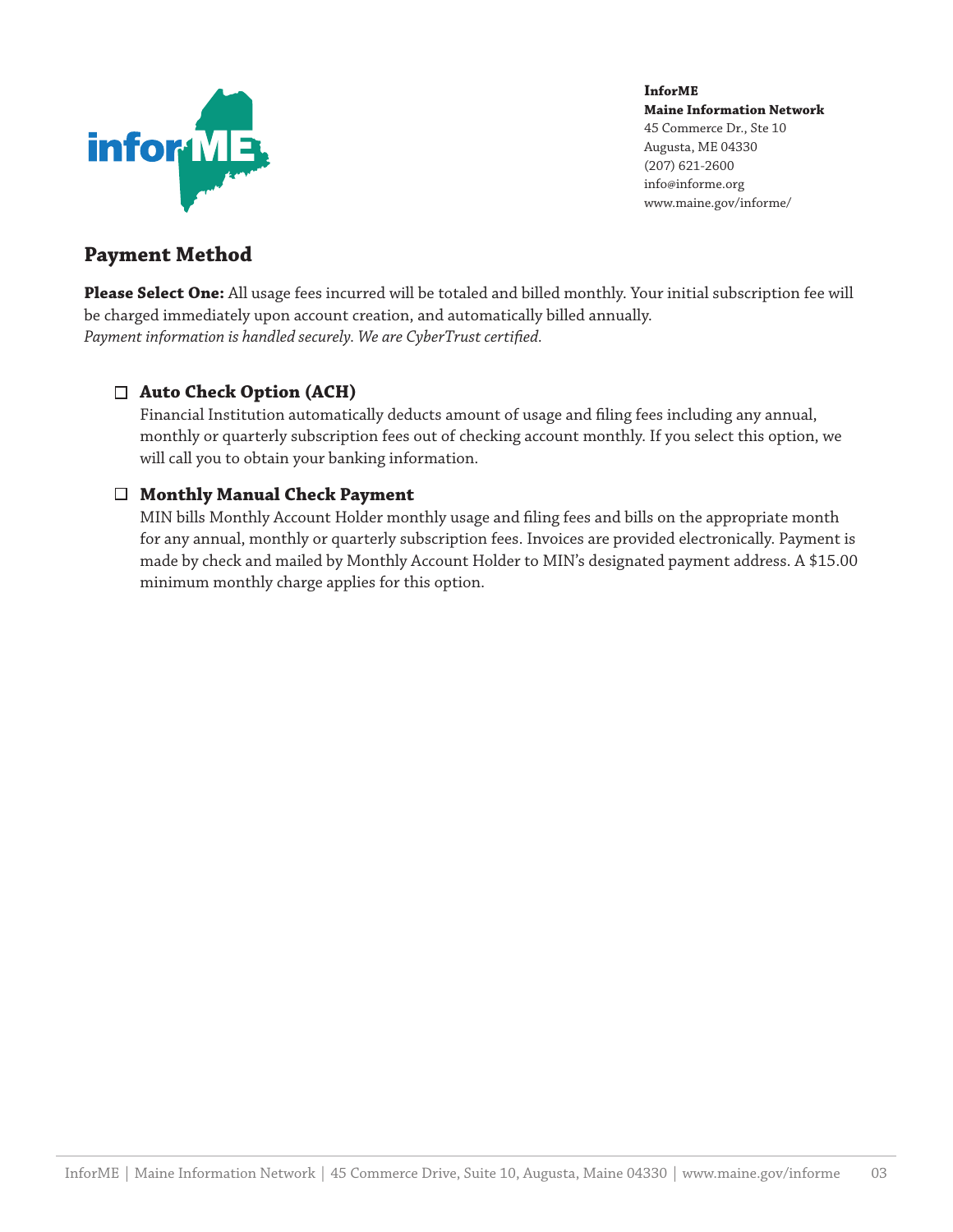

## **Subscription Account Users**

You may request up to 10 user ID/Passwords for your subscription account. Please list each individual who is to have access. All users under your account will have the same level of access to services. More users may be added by purchasing another subscription account.

*Name(s) to be registered to account: (Monthly Account Signor must also be listed here to obtain a user name and password.)*

| <b>Name</b>                 | <b>Email Address</b> |  |
|-----------------------------|----------------------|--|
| 1. $\overline{\phantom{a}}$ |                      |  |
| 2. $\qquad \qquad$          |                      |  |
|                             |                      |  |
| 4. $\overline{\phantom{a}}$ |                      |  |
|                             |                      |  |
| $6.$ $\qquad \qquad$        |                      |  |
|                             |                      |  |
| 8.                          |                      |  |
|                             |                      |  |
|                             |                      |  |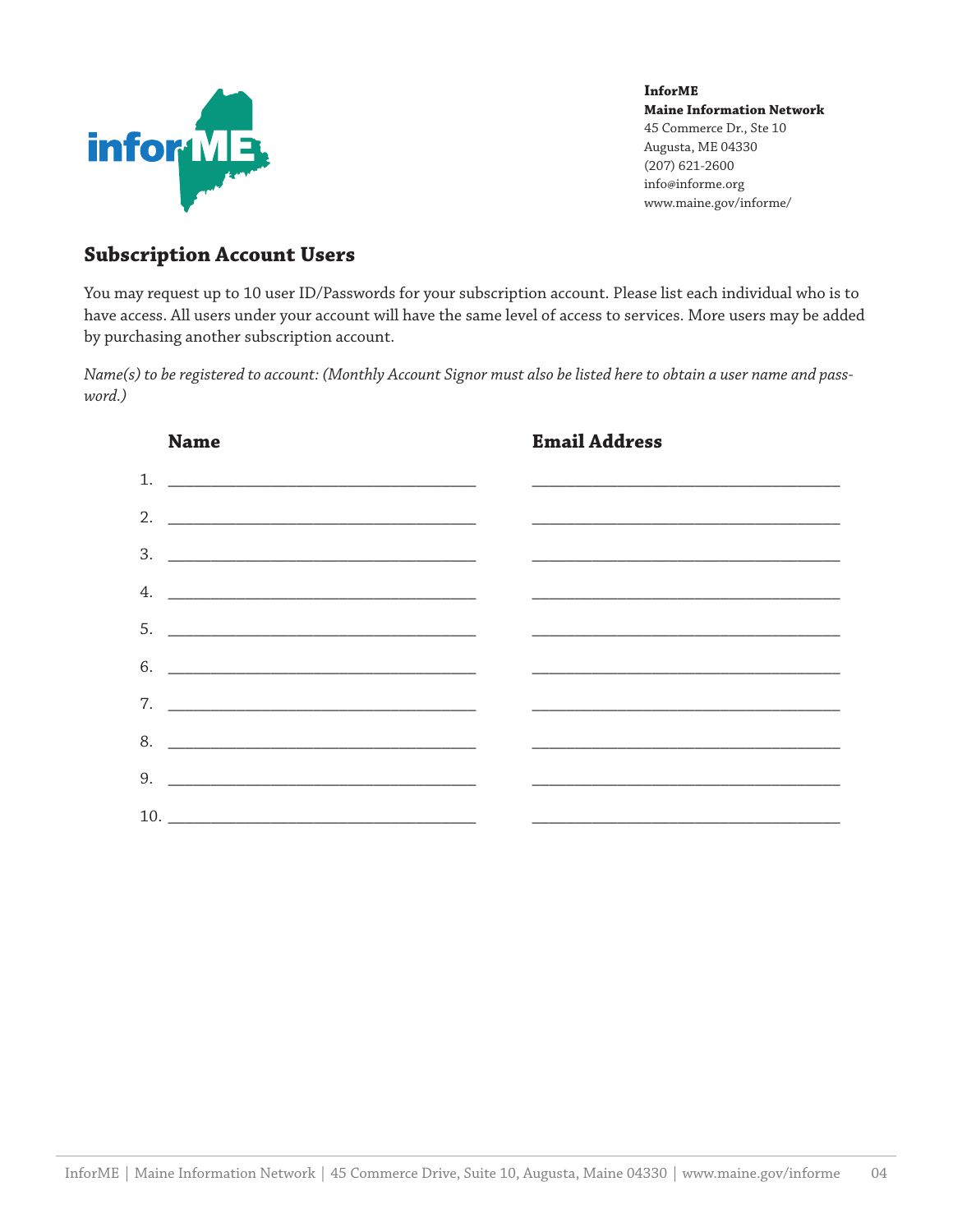

# **Request for Special Access**

Some levels of access for certain services require additional documentation and approval by the associated state agency. Please indicate if you are requesting any of the listed access levels below.

## **Access to Protected Information in Driver Records**

Access to Drivers History Information is provided through InforME in cooperation with the Maine Secretary of State, Bureau of Motor Vehicles (BMV) and is governed by the Federal Driver's Privacy Protection Act of 2000 (DPPA). Certain personal information contained in motor vehicle records (such as an individual's name, address, date of birth, or license number) may only be provided in compliance with the Maine Secretary of State, Bureau of Motor Vehicles (BMV) DPPA Rules. If you require access to this personal information, and qualify under the Rules, you must sign and return the **DPPA Affirmation Statement** along with your completed subscriber application. If you do not require access to personal information, you do not need to sign the Affirmation Statement. You will still be able to access Motor Vehicle Records, but personal information will be omitted.

## **Access to Public Criminal History Records under Non-Billable Status**

Some agencies are eligible to obtain public criminal records free of charge (the InforME subscription account fee still applies). In order to obtain non-billable status for public criminal record requests, you must be one of the eligible agencies and your request must be approved by the Maine State Police. Sign and return the PCR Affirmation Statement in addition to your subscriber application.

## **Access to BMV Records under Non-Billable Status (government entities)**

Some government agencies are eligible to obtain BMV records free of charge (the InforME subscription account fee still applies). In order to obtain non-billable status for BMV record requests, you must be one of the eligible agencies and your request must be approved by the BMV. Check the box for this option in order to initiate a request for non-billable status.

## **Access to Corporations Record Searches under Non-Billable Status (government entities)**

Some government agencies are eligible to conduct corporations and UCC record searches free of charge (the InforME subscription account fee still applies). In order to obtain non-billable status for corporate record searches, you must be one of the eligible agencies and your request must be approved by the Maine Division of Corporations. Check the box for this option in order to initiate a request for non-billable status.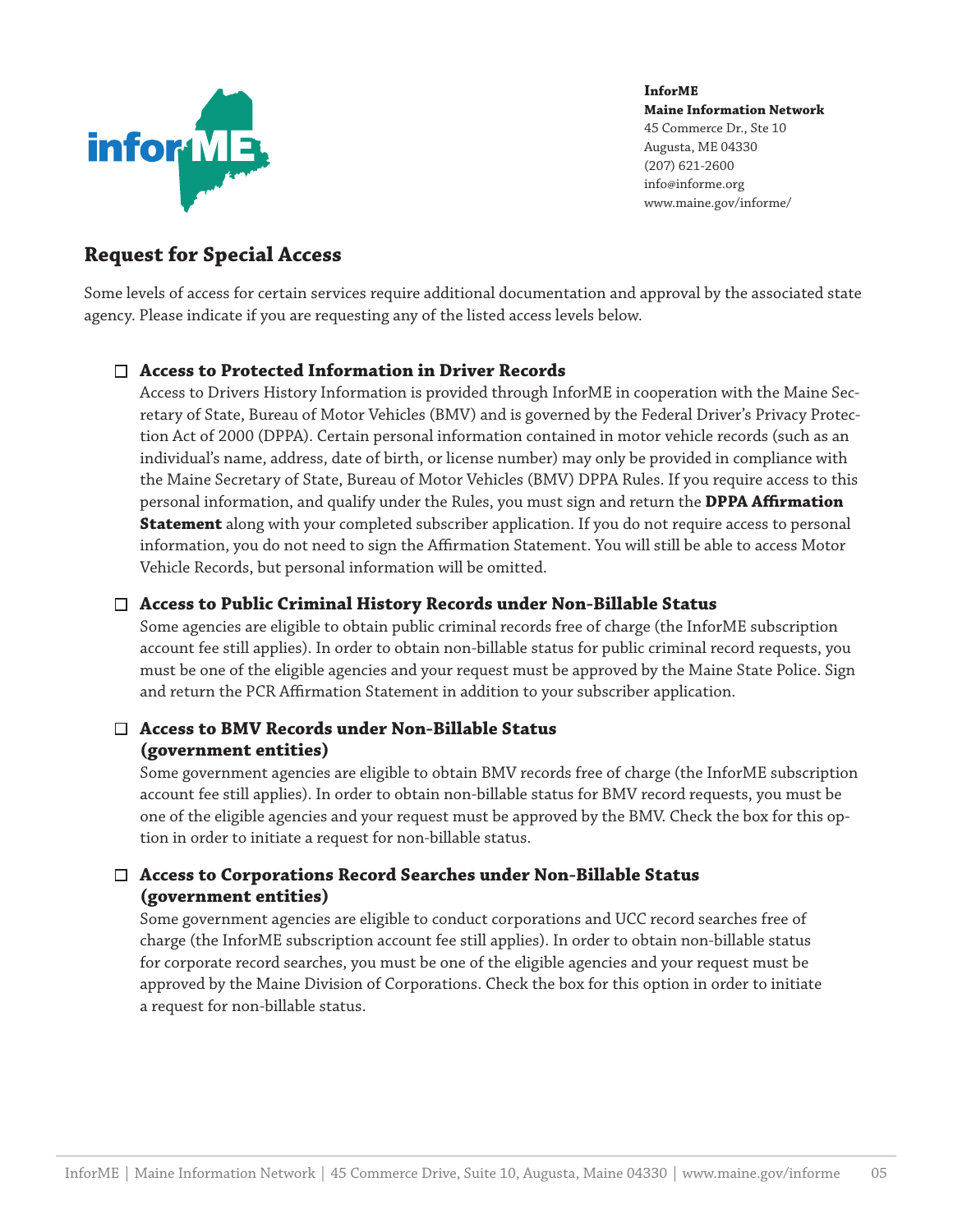

# **InforME Subscription Service Agreement**

#### *Revised 6/2014*

The Monthly Account Holder and the Maine Information Network, LLC (hereinafter "MIN"), the Portal Manager for InforME wish to contract for the provision of services from MIN to Monthly Account Holder in accordance with the Terms and Conditions below. MIN provides online access from terminals and personal computers, to a number of InforME and State of Maine databases with related services. Monthly Account Holder wishes to use the subscriber services made available by MIN through InforME. InforME is a service created by the State of Maine with oversight by the InforME Board.

## **Terms and Conditions**

- 1. This Agreement sets forth the terms and conditions under which MIN will provide services to Monthly Account Holder.
- 2. MIN reserves the right to withdraw any service or services without consulting Monthly Account Holder prior to withdrawing such service, and shall have no liability whatsoever to Monthly Account Holder in connection with deletion of any such service.
- 3. Monthly Account Holder acknowledges that it has read this Agreement and agrees that it is the complete and exclusive agreement between the parties, superseding all other communications, oral or written. This Agreement and other notices provided to Monthly Account Holder by MIN constitutes the enter agreement between the parties. This Agreement may be modified only by written amendment signed by the parties, except as otherwise provided for in this paragraph. MIN shall be entitled to announce, online or in writing, changes to the network, to the services provided, to prices, or other changes, which changes shall constitute modifications to this agreement once announced. In the event Monthly Account Holder issues a purchase order or other instrument covering the services herein specified, it is understood and agreed that the purchase order is for Monthly Account Holder 's internal purposes only and shall in no way modify, add to, or delete any of the terms and conditions in this Agreement.
- 4. Conditions of Use

a) Hours of Service: Service will be provided on a non-guaranteed basis seven days per week (Sunday through Saturday), twenty-four (24) hours per day, excluding scheduled maintenance as designated from time to time by InforME in its sole discretion.

b) ID/Account Numbers: MIN will issue to the Monthly Account Holder a maximum of ten ID/account numbers per annual fee. Monthly Account Holder is responsible for preserving the secrecy of its account numbers and for ensuring that access to services and use of its ID/account numbers are controlled by it and that, in those instances where a purchase order provides time and/or dollar and/or database limitations, use of the system does not exceed those limitations; Monthly Account Holder is liable for any and all charges for services to its ID/account numbers, whether or not authorized by Monthly Account Holder.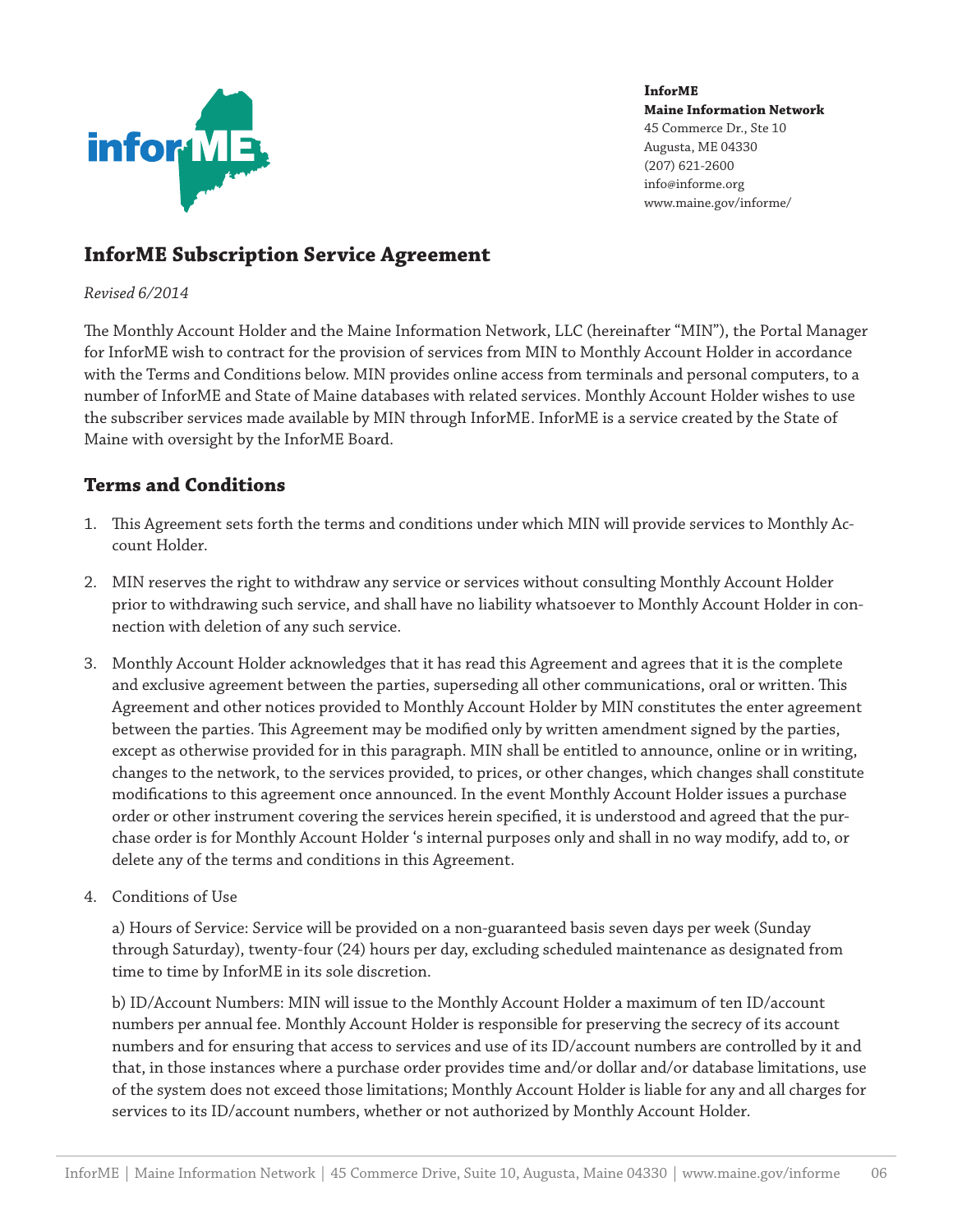

# **InforME Subscription Service Agreement (continued)**

c) Access: Monthly Account Holder is solely responsible for the selection and procurement of any equipment and communication lines.

d) Copyright and Ownership of Information: Monthly Account Holder agrees to comply with any copyright notices or other limitation on use which are applicable to services, databases, or other information provided through MIN and InforME services.

e) Use of Information: Monthly account holder agrees to abide by all applicable use statements and requirements outlined for access of information or services through MIN. Monthly account holder recognizes that each transaction and statement of use will be logged and retained for the purpose of reference by MIN.

f) Subscription and/or use of specific online services may require compliance with additional terms and conditions and execution of additional agreements and/or addenda to this Agreement in order for Monthly account holder to have access to those services.

#### 5. Payment

a) Invoices for all services rendered will be prepared by MIN and provided by MIN. Rates shall be in accordance with the current InforME rate schedule. Terms of invoice payment shall be net twenty (20) days.

b) In addition to the rates contained herein, Monthly Account Holder shall pay MIN for all sales, use, and excise taxes incurred by MIN in providing services to Monthly Account Holder, where applicable. MIN makes no representation as to the liability or exemption from liability of the Monthly Account Holder to any tax imposed by any governmental entity.

c) Past due invoices will be subject to a delinquency charge of 1.5% per month of the amount in arrears, or the legal limit, whichever is less. Monthly Account Holder agrees to pay all costs of collection of delinquent accounts, including reasonable attorney's fees, as permitted by law.

d) Payment Options: (Monthly Account Holder selects one)

i. Auto Check Option – Financial Institution automatically deducts amount of usage and filing fees including any annual, monthly or quarterly subscription fees out of checking account monthly.

ii. Manual Check Option - MIN bills Monthly Account Holder monthly usage and filing fees and bills on the appropriate month for any annual, monthly or quarterly subscription fees. Invoices are provided electronically. Payment is made by check and mailed by Monthly Account Holder to MIN's designated payment address. A \$15.00 minimum monthly charge applies for this option.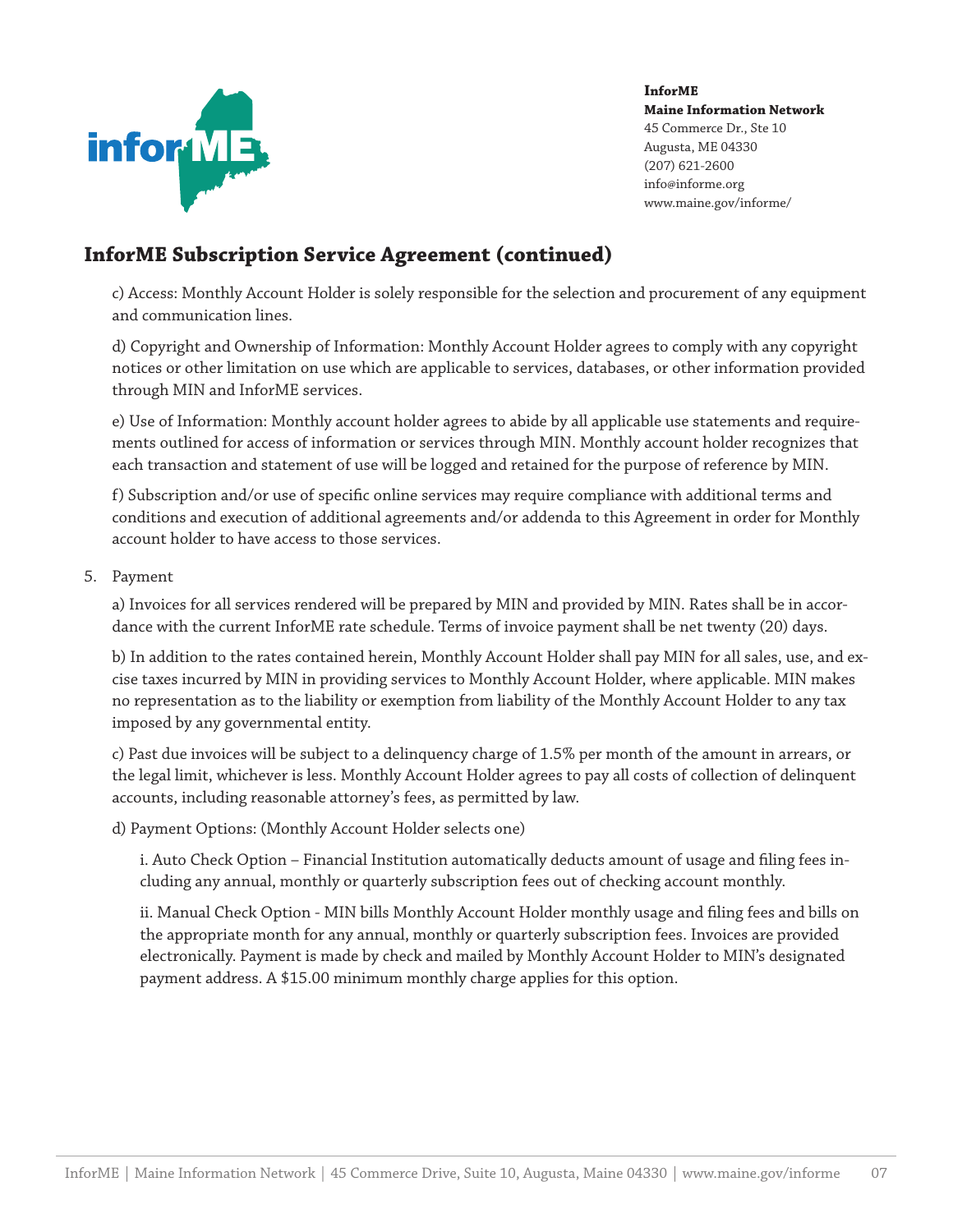

# **InforME Subscription Service Agreement (continued)**

e) Default: An account is in default if it is past due or if Monthly account holder should declare a bankruptcy or insolvency. In the event of default, MIN may, at its sole option, block the Monthly account holder from use of the account either temporarily or until the past due amount is paid or permanently, regardless of payment. Not exercising this option at any particular time or degree of delinquency does not prevent MIN from exercising this option at any other time or degree of delinquency.

#### 6. Limitation of Liability

a) The remedies set forth in this Agreement are exclusive and in no event shall MIN, its directors, officers, agents, or employees be liable for special, indirect, incidental, or consequential damages, including, but not limited to, lost income or lost revenues, whether such damages arise out of breach of contract, negligence, strict liability, or any other theory of liability. Such damages shall in any event be limited to the charges paid for the previous month by Monthly Account Holder for the services in connection with which a claim of liability is asserted or imposed.

b) Monthly Account Holder agrees that MIN will not be liable for any claim or demand of any nature or kind whether asserted against MIN or against Monthly Account Holder by any third party, arising out of the services or materials provided or their use ; Monthly Account Holder agrees to indemnify and hold MIN harmless from claims of third parties arising out of the Monthly Account Holder 's use of the services or materials provided pursuant to this Agreement.

c) MIN shall not be liable for or deemed to be in default for any delays or failure in performance or interruption of service.

d) No action or suit, regardless of form, other than an action for payments due MIN, arising out of the transactions pursuant to this Agreement may be brought by either party more than one year after the cause of the action accrues.

e) MIN, The InforME Board, the state of Maine, County and local government agencies and universities, professional associations and all other parties who may from time to time provide information for access on InforME or through MIN shall at no time be liable for any errors in, or omissions from, information available on InforME or through MIN.

7. Warranty

a) MIN makes no warranties, express or implied, including but not limited to the implied warranties of merchantability or fitness for any particular purpose. While MIN and its suppliers strive for accuracy and completeness of data and services furnished pursuant to this Agreement, no warranty or representation as to accuracy or completeness is made or implied.

b) Monthly Account Holder warrants that it is aware of, and will comply with all applicable federal, state, or other laws with regard to access to or use of any and all information, databases, programs, or other products to which access is provided by or through MIN.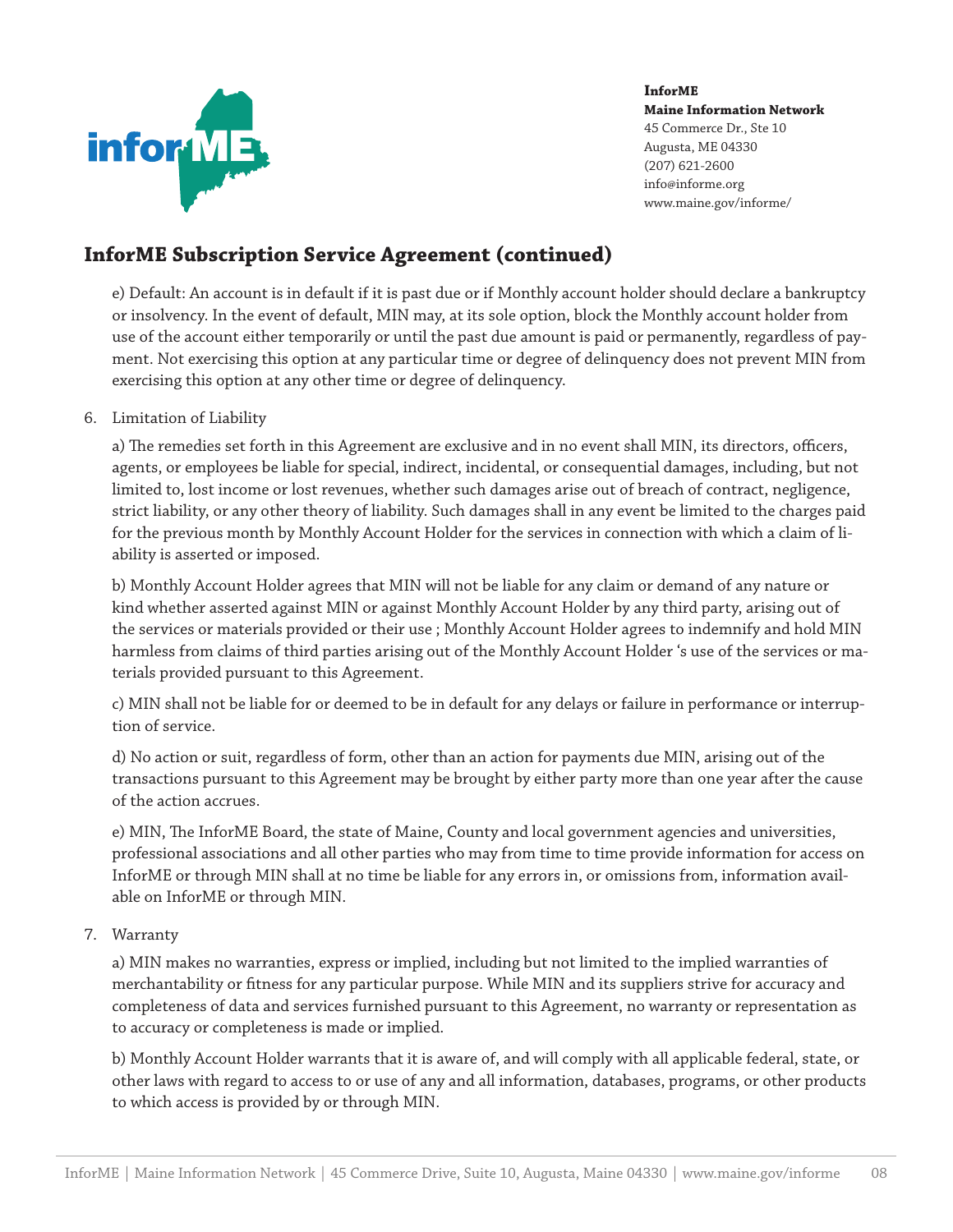

# **InforME Subscription Service Agreement (continued)**

8. Rate/Fee Changes

a) Rates/Fees are established by the state governing authority of InforME in its sole discretion (unless this Agreement is a fixed term agreement as detailed in Paragraph 8b below). Such rates may change as the governing authority decides. Rates are posted on the InforME website at **http://www.maine.gov/informe/ subscribers/services.html** and on each online service site.

b) The parties may enter into a fixed-term agreement setting forth a set rate/fee for a specified term. Any such agreement will be evidenced and detailed in writing.

9. Renewals

Monthly Account Holder's accounts renew annually automatically on the last day of their anniversary month unless MIN is notified in writing to the contrary. Some accounts may have an annual renewal that is not based on anniversary date and those accounts will automatically renew on a predetermined calendar period (i.e. January of every year). The appropriate annual fee will be applied in the billing for that month.

10. Limitations

a) Under no circumstances may Monthly Account Holder, or any other party acting by or through Monthly Account Holder or using Monthly Account Holder's ID/account numbers, use data received from or through InforME in any way except in full and complete compliance with all applicable federal, state, local or other laws and regulations.

b) Monthly Account Holder specifically recognizes and affirms that he, or any other party acting by or through Monthly account holder or using Monthly account holder's ID/account number(s), will comply with all applicable provisions of all federal and state laws governing privacy and information dissemination as a requestor of public information.

c) Monthly Account Holder understands that his MIN or InforME service privileges may be terminated for a violation of this Agreement or of an applicable federal, state, local or other law or regulation, and further that he may be prosecuted for such violations.

d) Monthly Account Holder agrees not to tamper with, alter, or change in any fashion any databases or programs made available to Monthly Account Holder by MIN or through InforME.

e) Monthly Account Holder acknowledges that records of its access to for-fee Services will be maintained by MIN and are subject to audit and examination for compliance with applicable limitations on use.

11. Tradename/Trademark

Monthly Account Holder agrees that it will not use the trademark "MIN" or "InforME" or any of InforME's or MIN's services identified in any fashion unless specifically authorized to do so in writing by MIN.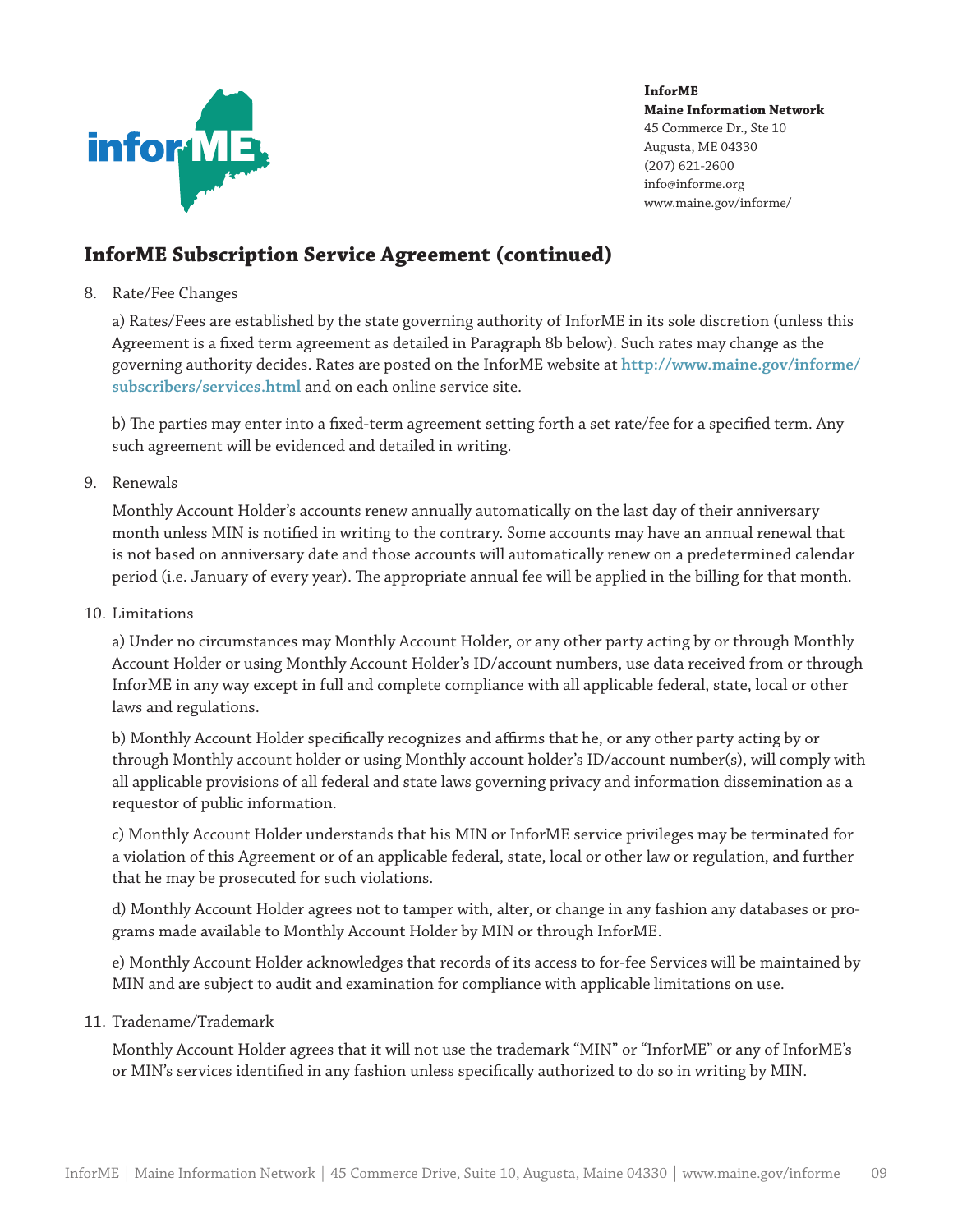

# **InforME Subscription Service Agreement (continued)**

\_\_\_\_\_\_\_\_\_\_\_\_\_\_\_\_\_\_\_\_\_\_\_\_\_\_\_\_\_\_\_\_\_\_\_\_\_\_\_\_\_\_\_\_\_\_\_\_\_\_

\_\_\_\_\_\_\_\_\_\_\_\_\_\_\_\_\_\_\_\_\_\_\_\_\_\_\_\_\_\_\_\_\_\_\_\_\_\_\_\_\_\_\_\_\_\_\_\_\_\_

\_\_\_\_\_\_\_\_\_\_\_\_\_\_\_\_\_\_\_\_\_\_\_\_\_\_\_\_\_\_\_\_\_\_\_\_\_\_\_\_\_\_\_\_\_\_\_\_\_\_

#### 12. General

a) Authority: Each party has full power and authority to enter into and perform this Agreement, and the person signing on behalf of each party has been properly authorized and empowered to enter into the Agreement. Each party further acknowledges that he/she has read this Agreement, understands it, and agrees to be bound by it.

b) Waiver: The waiver, modification, or failure to insist by MIN on any of these terms or conditions shall not void, waive, or modify any of the other terms or conditions, nor be construed as a waiver or relinquishment of MIN's right to performance of any such term or terms.

c) Severability: If any provision or part of the Agreement shall be declared illegal, void, or unenforceable, the remaining provisions shall continue in full force and effect.

d) Governing Law: This Agreement shall be governed by and construed according to the laws of the State of Maine as such laws are applied to contracts made and to be performed entirely in Maine, and all actions hereunder shall be brought in a federal or state court of competent jurisdiction in Maine and in no other jurisdiction.

e) Notices: All notices required under this Agreement must be in writing and directed to Maine Information Network, LLC as follows: InforME, Attn: Dan Andrews, General Manager, 45 Commerce Drive, Suite 10, Augusta, ME, 04330.

f) Assignment: This Agreement is not assignable or transferable by Monthly Account Holder and any attempted assignment or transfer by Monthly Account Holder shall be null and void and of no force or effect. MIN may assign this Agreement and/or the payments due to MIN without notice to or requirement for Monthly Account Holder 's permission or approval.

13. Maine Information Network, LLC, a Maine limited liability company, manages InforME and the day-to-day operations and activities of the portal under one or more contracts with the State of Maine.

Signature

Printed Name and Title

\_\_\_\_\_\_\_\_\_\_\_\_\_\_\_\_\_\_\_\_\_\_\_

Company Name

Date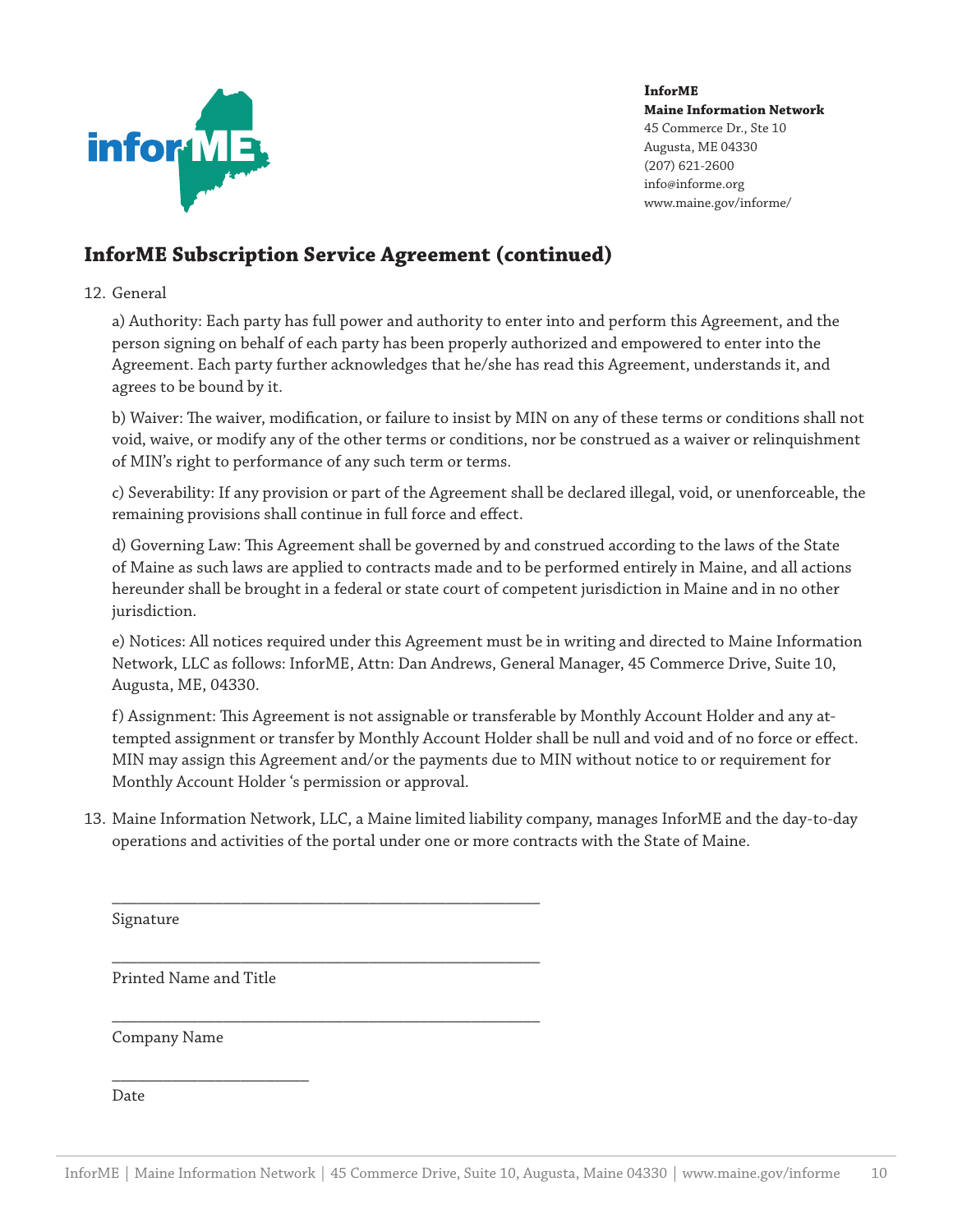

## **DPPA Affirmation Statement**

*Complete ONLY if requesting access to protected information in driver records.*

**Attachment to contract for motor vehicle record services with InforME/Maine Information Network** As an individual, or an authorized agent of a company, requesting Maine Bureau of Motor Vehicle (BMV) driver or vehicle records through batch, interactive or other processes, I hereby certify on a continuing basis that I am qualified under the Rules of the Department of the Secretary of State 29-250 Chapter 10 (**www.maine.gov/ sos/cec/rules/29/250/250c010.doc**), which implements the Driver's Privacy Protection Act (DPPA), to request "personal information" from the BMV.

If an authorized agent of a company, I further certify on a continuing basis that I have made those personnel from our company who will be handling, requesting or disseminating such records from the BMV (or will in the future make any new persons who will be handling, requesting or disseminating such records from the BMV) familiar with the provisions of Chapter 10 and that all of them agree (or for future personnel, will at that time agree) to abide by its provisions as a condition of the company being granted access to such information.

## **Please indicate which permissible use category qualifies your entity to have access to personal information. Please check all that apply:**

- $\Box$  For use by a government agency, including a court or law enforcement agency, in carrying out its functions, or a person acting on behalf of a government agency\* in carrying out its functions.
- $\Box$  For use in connection with matters concerning:
	- A. motor vehicle or driver safety and theft;
	- B. motor vehicle emissions;
	- C. motor vehicle product alterations, recalls or advisories;
	- D. performance monitoring of motor vehicles, motor vehicle parts, and dealers;
	- E. motor vehicle market research activities\*\*, including survey research; and
	- F. the removal of non-owner records from the original owner records of motor vehicle manufacturers.
- $\Box$  For use in the normal course of business by a business or its agents\*, employees, or contractors\*, but only:
	- A. to verify the accuracy of personal information submitted by an individual to the business or its agents, employees, or contractors; and
	- B. if information submitted to a business is not correct or is no longer correct, to obtain the correct information only for purposes of preventing fraud by, pursuing legal remedies against, or recovering on a debt or security interest against, the individual.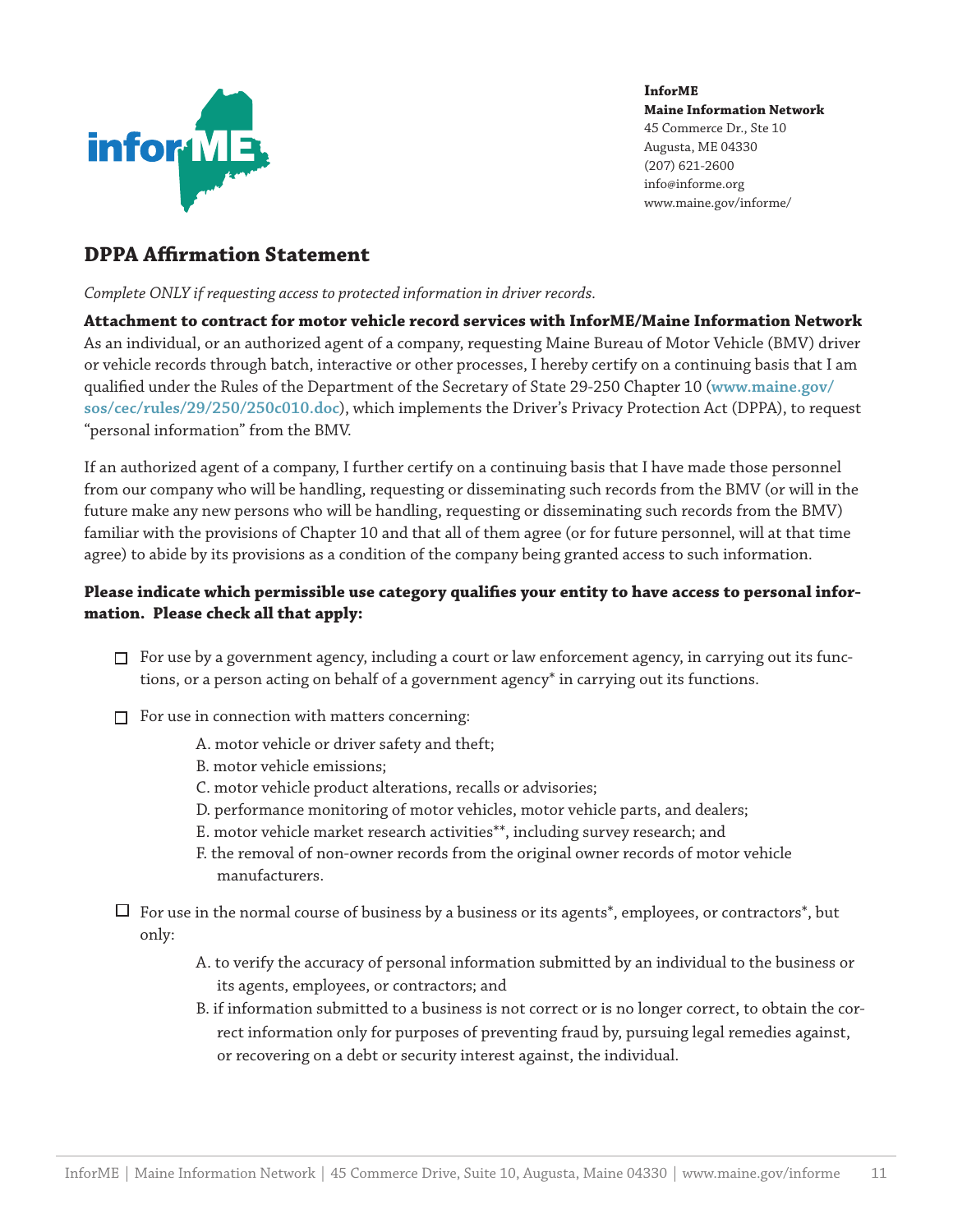

# **DPPA Affirmation Statement (continued)**

- $\Box$  For use in connection with a civil, a criminal, an administrative, or an arbitration proceeding in a court or government agency or before a self-regulatory body, including the service of process, investigation in anticipation of litigation, and the execution or enforcement of judgments and orders, or under an order of a court.
- $\Box$  For use in research activities\*\*, and for use in producing statistical reports, as long as the personal information is not published, re-disclosed, or used to contact the individuals who are the subject of the personal information.
- $\square$  For use by an insurer, an insurance support organization, or a self-insured entity, or the agents<sup>\*</sup>, employees, or contractors\* of an insurer, and insurance support organization, or a self-insured entity in connection with claims investigation activities, anti-fraud activities, rating, or underwriting.
- $\Box$  For use in providing notice to the owners of towed or impounded vehicles.
- $\Box$  For use by a licensed private investigative agency or licensed security service for a purpose allowed under this section.
- $\Box$  For use by an employer or its agent\* or insurer to obtain or verify information relating to a holder of a commercial driver's license that is required under the Commercial Motor Vehicle Safety Act of 1986 (49 U.S.C. 2710 et seq.)
- $\Box$  For use in connection with the operation of private toll transportation facilities.
- $\Box$  For any use in response to requests for individual motor vehicle records when the bureau has obtained the written consent of the person to whom the personal information pertains.
- $\Box$  For any other use specifically authorized by law that is related to the operation of a motor vehicle or public safety. *Please explain and cite authorizing Federal or state law/rule:*

*\* If you are acting on behalf of, or are contracting with, a business, government agency, court or law enforcement agency, please complete the DPPA Supplemental Information Form*

*\*\* An explanation that details the reason(s) why you feel your research/survey activities qualify under this category must be attached to this document by completing the DPPA Supplemental Information Form.*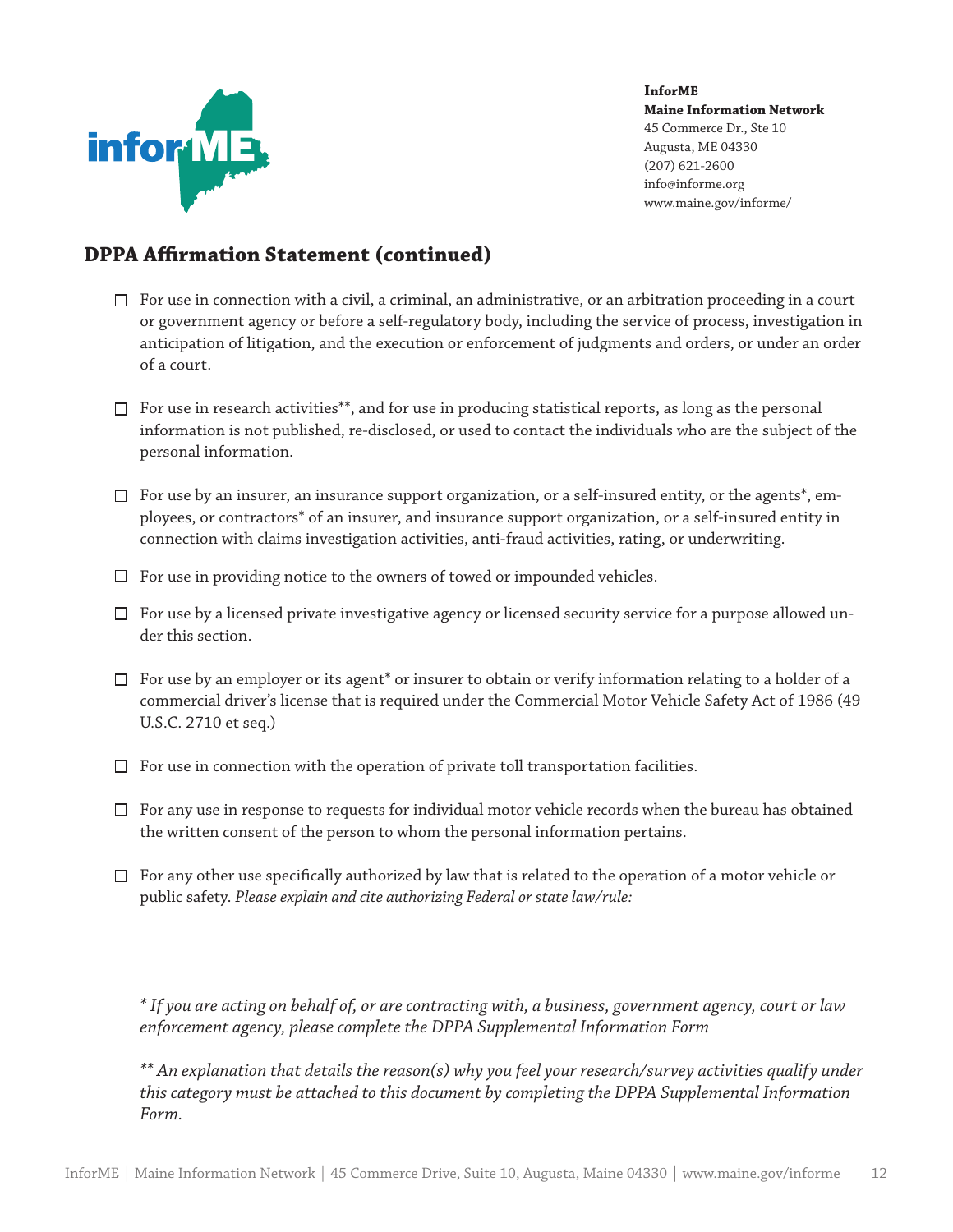

## **DPPA Affirmation Statement (continued)**

\_\_\_\_\_\_\_\_\_\_\_\_\_\_\_\_\_\_\_\_\_\_\_\_\_\_\_\_\_\_\_\_\_\_\_\_\_\_\_\_\_\_\_\_\_\_\_\_\_\_

\_\_\_\_\_\_\_\_\_\_\_\_\_\_\_\_\_\_\_\_\_\_\_\_\_\_\_\_\_\_\_\_\_\_\_\_\_\_\_\_\_\_\_\_\_\_\_\_\_\_

\_\_\_\_\_\_\_\_\_\_\_\_\_\_\_\_\_\_\_\_\_\_\_\_\_\_\_\_\_\_\_\_\_\_\_\_\_\_\_\_\_\_\_\_\_\_\_\_\_\_

\_\_\_\_\_\_\_\_\_\_\_\_\_\_\_\_\_\_\_\_\_\_\_\_\_\_\_\_\_\_\_\_\_\_\_\_\_\_\_\_\_\_\_\_\_\_\_\_\_\_

I understand penalties may be imposed against me for any violation of the DPPA. I further agree to indemnify and hold harmless the State of Maine, InforME, and Maine Information Network, LLC, from any liability or costs that may result from any access to or use of personal information, which was obtained by me, or others under my authorization, and which was not used in accordance with Chapter 10.

Signature

Printed Name and Title

Organization Name

Type of Business (i.e. Employment Service, Insurance Company, Government, etc.)

\_\_\_\_\_\_\_\_\_\_\_\_\_\_\_\_\_\_\_\_\_\_\_\_\_\_\_\_\_\_\_\_\_\_\_\_\_\_\_\_\_\_\_\_\_\_\_\_\_\_\_\_\_\_\_\_\_\_\_\_\_\_\_\_\_\_\_

\_\_\_\_\_\_\_\_\_\_\_\_\_\_\_\_\_\_\_\_\_\_\_\_\_\_\_\_\_\_\_\_\_\_\_\_\_\_\_\_\_\_\_\_\_\_\_\_\_\_\_\_\_\_\_\_\_\_\_\_\_\_\_\_\_\_\_

Physical Address & Phone Number

\_\_\_\_\_\_\_\_\_\_\_\_\_\_\_\_\_\_\_\_\_\_\_

Mailing Address (if different from Physical Address)

Date

All requests for access to personal information contained on a motor vehicle record are reviewed by personnel at the Bureau of Motor Vehicle prior to approval. You will be contacted by appropriate personnel if additional information is required during the approval process.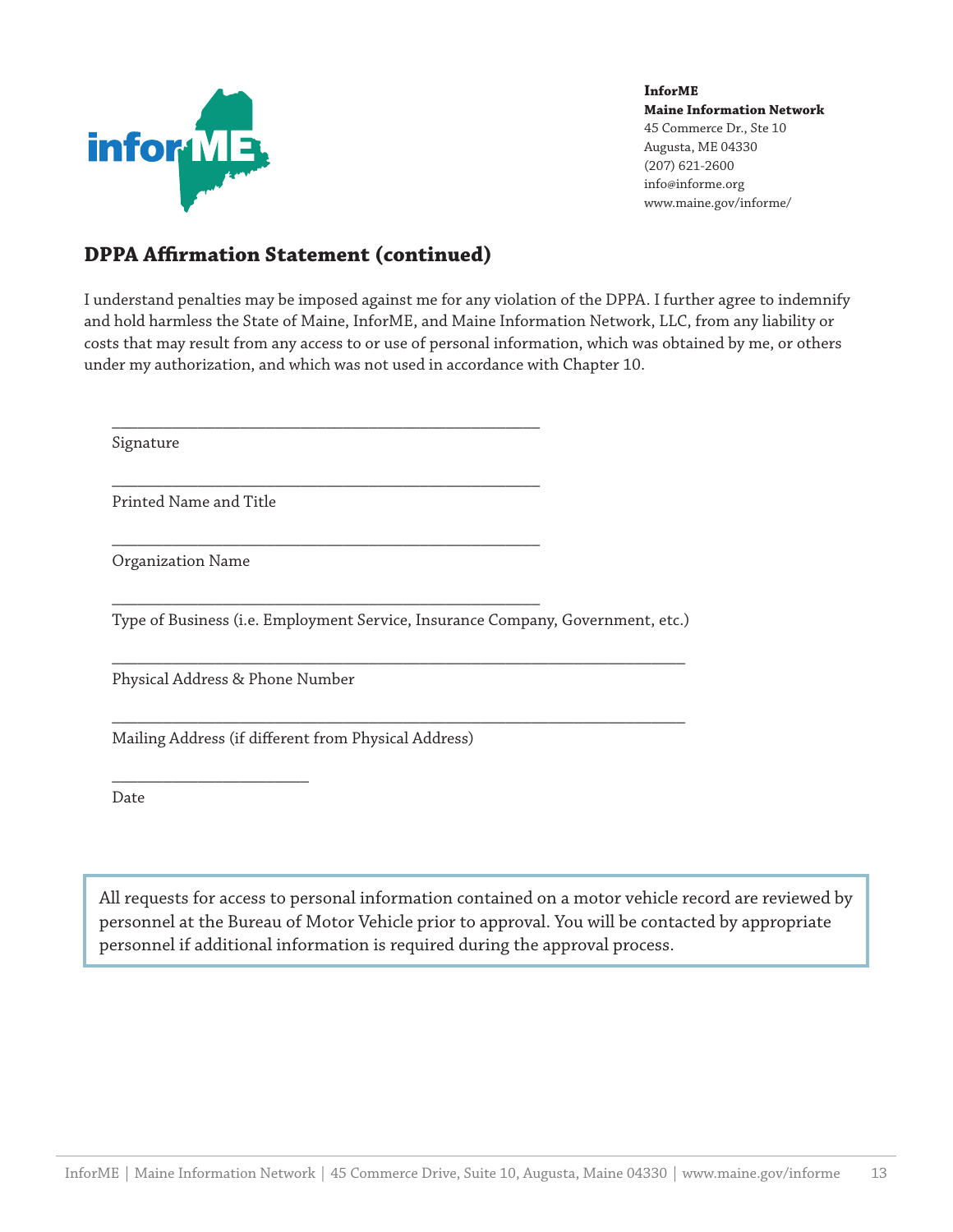

## **DPPA Supplemental Information Form**

The Bureau of Motor Vehicles is required to protect personal information contained on motor vehicle records and needs the following information to complete the review of your request for access to personal information.

#### **For contractors/agents acting on behalf of another:**

1. Please provide a copy of the contract/memorandum of agreement you have with the entity you are acting on behalf of, or are contracting services.

- 2. Please indicate the type of service you are providing to this entity:
- 3. Please explain how the personally identifiable information will be used:

#### **For research activities and/or for producing statistical reports:**

If you are requesting access to personal information for use in research activities and for use in producing statistical reports, please provide the following information:

1. Please provide a basic overview of the research activity/statistical report to include the project title and the objective:

2. Please explain how the personally identifiable information will be used in your research activity/statistical report:

3. How will the research activity/statistical report provide improvements to highway and/or driver safety?